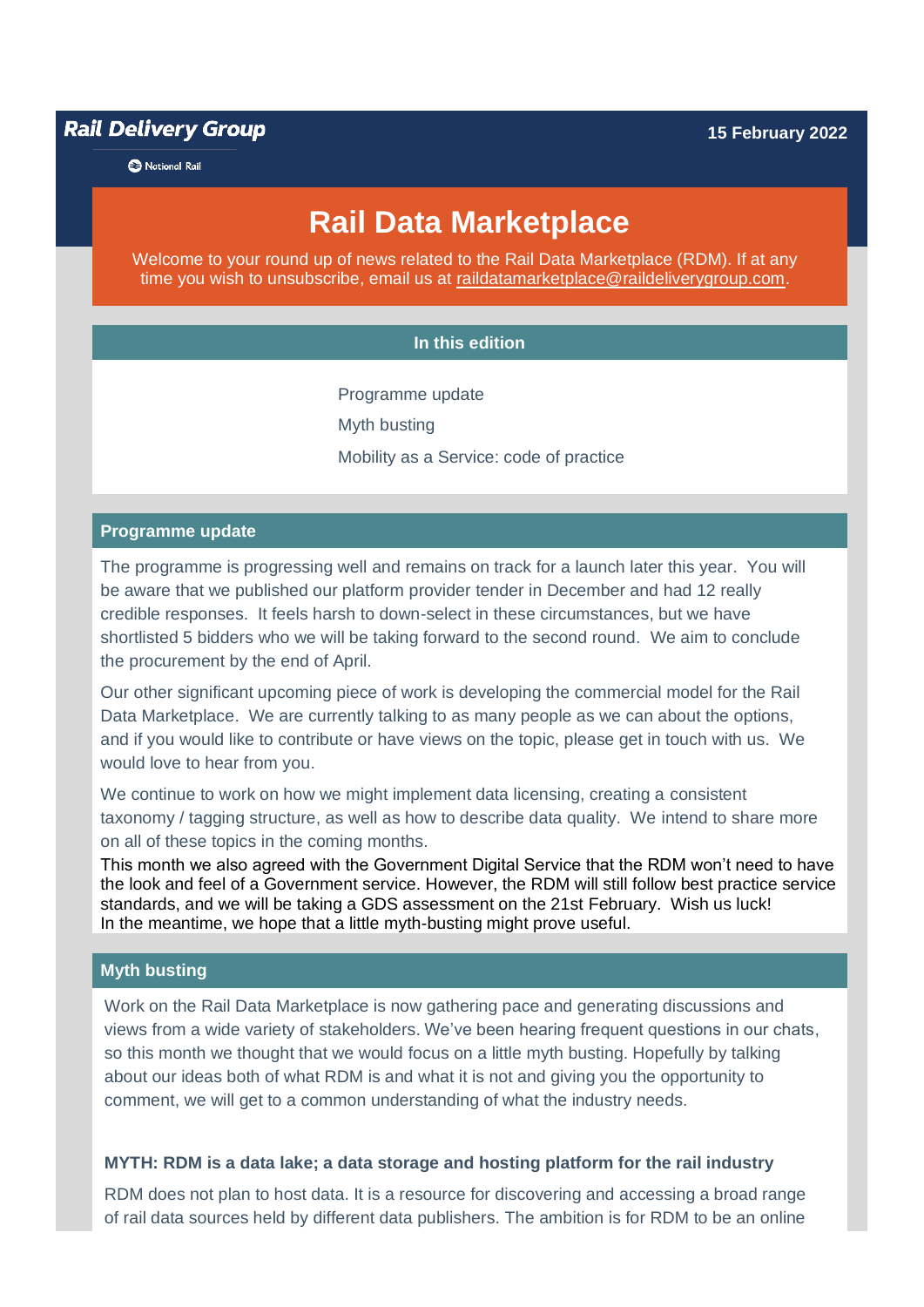focal point and content resource for all things rail data related, attracting a broad range of data consumers and innovators.

### **MYTH: RDM will purchase data**

RDM will not purchase data, rather publishers who own data can make it available via the platform for consumers and may choose to charge for access to their data.

### **MYTH: RDM will manipulate data and repackage to retail or make available as open data**

RDM does not plan to manipulate or aggregate data (although other teams in RDG do some of this on behalf of members and the industry). Using the RDM, both consumers and publishers can undertake data aggregation and manipulation subject to the Licensor (Publishers) Licensing arrangements and subsequently use that data themselves or potentially make it available, either charged or 'open data'.

# **MYTH: All data is chargeable**

The RDM seeks to achieve a balance of open and free datasets alongside chargeable commercial datasets to encourage and drive innovation. The RDM aims to be cost-neutral (ie generating sufficient income to cover the costs of delivery) and we are currently trying to understand a fair mechanism to do that which supports the aims of RDM.

## **MYTH: Only API publishing methods will be available?**

APIs are a useful, resilient and future-proofed way of making data available and will be the preferred method of publishing, however other methods including flat files and publish/subscribe models will be available.

#### **MYTH: RDM will set the price for commercial data?**

We are still working out how charging for data might work, but currently we see the publisher setting the price for data they make available (which could be £0) and RDM will facilitate the invoicing and reconciliation on behalf of the publisher.

#### **MYTH: RDM will assure data quality**

RDM will not be responsible for data quality or correcting inaccuracies in data sets, but will work with data publishers to promote both of these principles. We will ask publishers to give details about the quality of their data (using consistent data quality dimensions) so that consumers can make informed decisions about its use. There will also be an ability for consumers to provide feedback to create a virtuous loop, so that data sources can be improved over time.

#### **MYTH: RDM will control licensing and access to data**

The effort involved in agreeing a license agreement was one area where we had a lot of feedback from both publishers and consumers and our aim is for licensing to be 'friction-free' and not to be a deterrent to consuming the data. RDM will facilitate licensing and access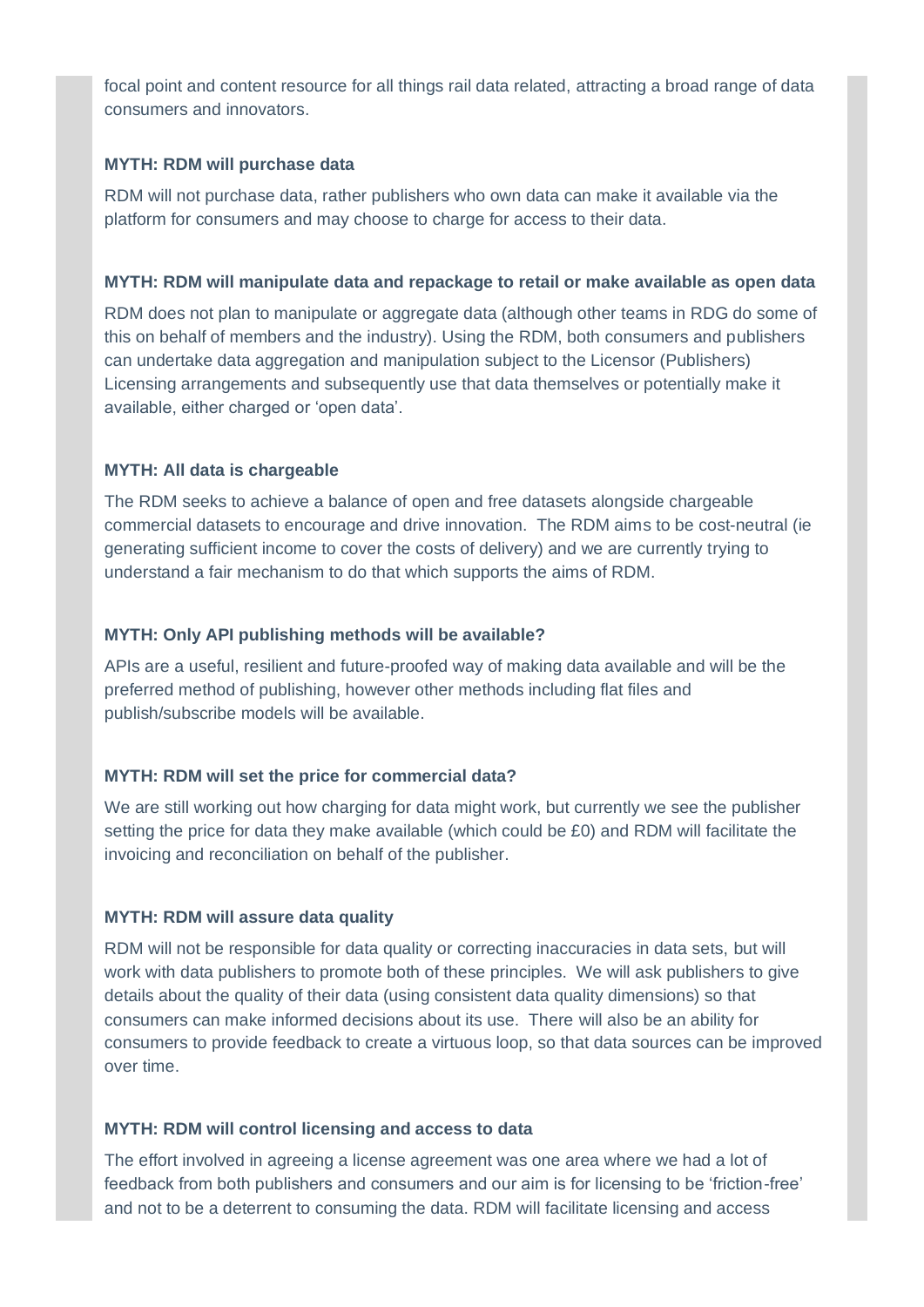through the platform; publishers will specify the licence conditions and access for each of their data sets and RDM will provide off the shelf licence agreements for the publishers to use. The aim is to make licencing low cost and simple whilst ensuring that the agreements are contractually robust for all conditions.



If you want to feedback to us or provide input on any of the above ideas, then please get in touch via our email address:

[raildatamarketplace@raildeliverygroup.com](mailto:raildatamarketplace@raildeliverygroup.com)

### **Mobility as a Service: Code of Practice consultation**

And finally…The Department for Transport are seeking views on the content that could be included in a mobility as a service (MaaS) code of practice.

They are proposing that a MaaS code of practice could be used to:

- provide guidelines for new entrants to the market and incumbent MaaS platform providers to aid navigation around the relevant legislation
- support new businesses in the MaaS industry to make decisions in line with government goals
- encourage MaaS platform providers to include carbon data for each route offered, helping consumers choose lower carbon journeys
- provide best practice examples of MaaS solutions
- assist local authorities in developing or considering MaaS platforms to operate in their areas, developing local solutions that build on nationally agreed standards

To respond, please use the following link: https://www.smartsurvey.co.uk/s/K1W5FP/



**Rail Data Marketplace Delivery Team** E: [RailDataMarketplace@raildeliverygroup.com](mailto:RailDataMarketplace@raildeliverygroup.com) [www.raildeliverygroup.com](http://www.raildeliverygroup.com/) 2nd Floor, 200 Aldersgate Street, London EC1A 4HD

A National Rail

Britain's rail companies are working together to change and improve. Find out more.